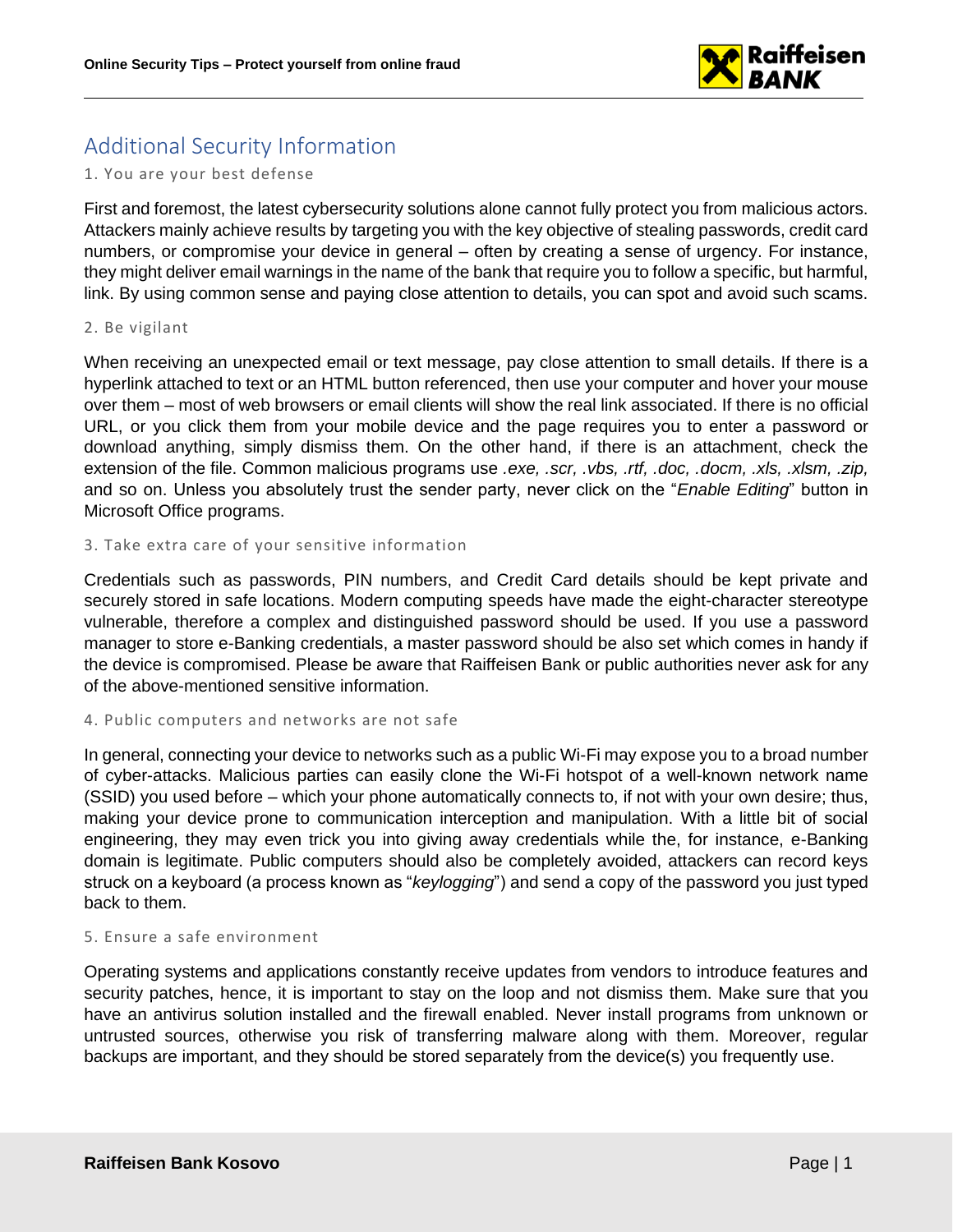

## Fraud Websites

Cloning legitimate websites is easy and very common, where on the other hand, registering a similar fraudulent domain which are hard to spot requires creativity and luck – however totally possible. A few years ago, most of these abusive websites were not equipped with an SSL/TLS certificate to encrypt the communication between your device and server, which was a red flag to begin with. Today's attackers are using both certificates and trusted intermediaries such as CloudFlare while still stealing credentials.

Consequently, spotting fake websites requires some work considering that not everyone possesses technical knowledge. We took a use case for "*raiffeisenkossovo.com*" – which is an SSL-equipped clone of the old website platform before Raiffeisen Plus was released – and which is similar to our legitimate "raiffeisen-kosovo.com". To confirm that this website is indeed fraudulent, we can commence by clicking the lock icon (which confirms the presence of an SSL certificate), going into "Details", after which the first red flag is raised as seen in Figure 1.



*Figure 1 - Verifying site authenticity via phone*

A certificate authority (CA) is an entity which validates the identities of companies and organizations worldwide by issuing these trusted SSL/TLS certificates. There are many such well-known authorities, some which offer free certificates and others issue paid ones. While the level of protection from encryption does not differ, free SSL certificates authenticate only the domain that is used for while paid SSL certificates have a much higher level of identity validation.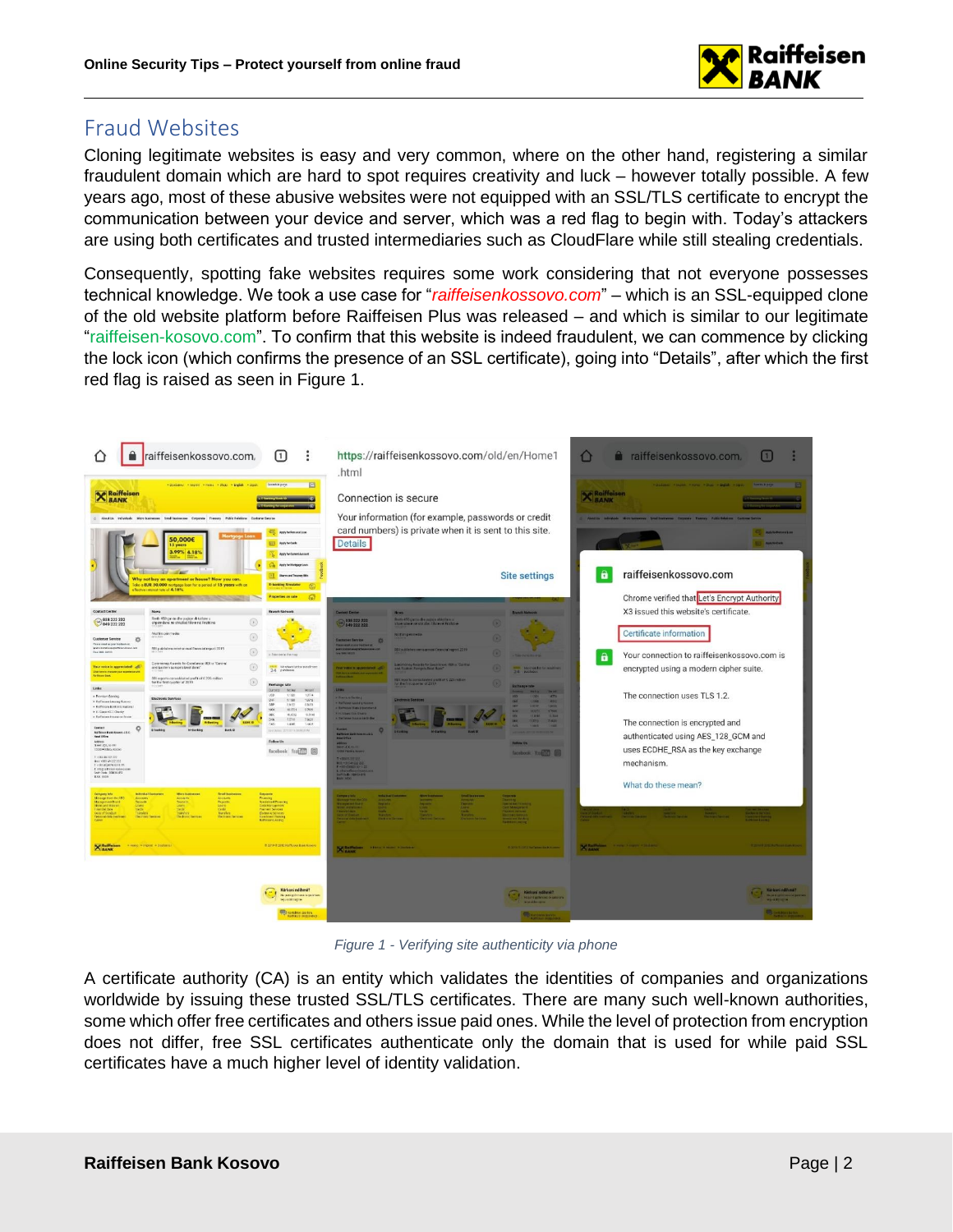

"*Let's Encrypt*" is a free and open CA which is often abused by cyber criminals to authenticate their fraudulent domains such as "*raiffeisenkossovo.com*". On the other hand, Raiffeisen Bank uses "*DigiCert*" as its CA, a company which provides the highest authentication available which makes the process of abusing our correct brand name unfeasible.

Figure 2 shows the comparison between "*raiffeisenkossovo.com*" and the legitimate "*raiffeisenkosovo.com*":



*Figure 2 - Certificate details via mobile*

- "*raiffeisenkossovo.com*" uses the free "*Let's Encrypt*" authority, which is the first red flag, whereas "*raiffeisen-kosovo.com*" uses the paid and correct "*DigiCert*" one;
- "*raiffeisenkossovo.com*" is issued recently (at the time of writing this), which is another red flag because typically such domains do not last long;
- You can notice the full business name of "*Raiffeisen Bank Kosovo J.S.C. SH.A.*" at "*raiffeisenkosovo.com*" which is a positive indicator that the site really belongs to Raiffeisen Bank Kosovo.